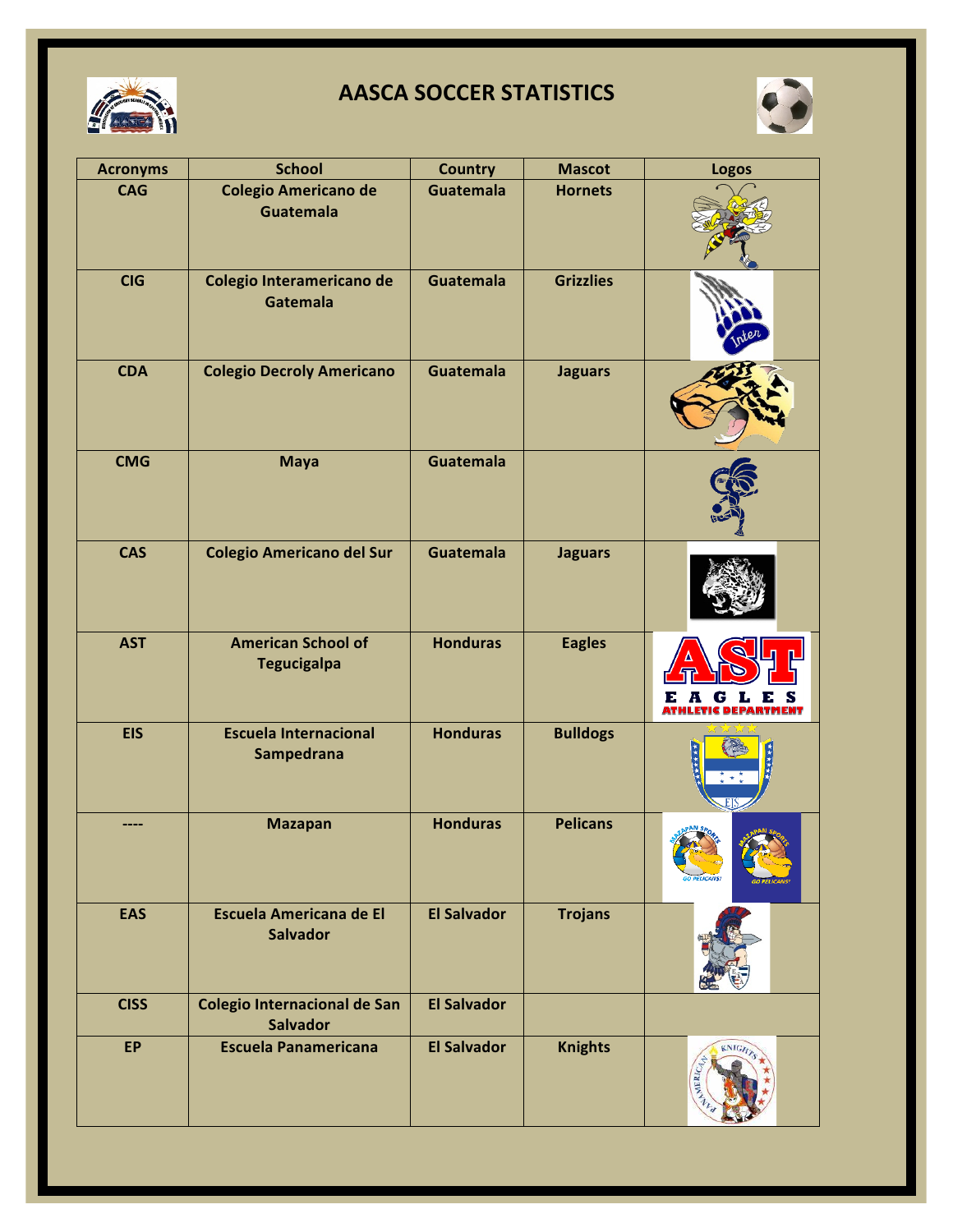



| <b>CMES</b> | <b>Maya</b>                                         | <b>El Salvador</b> | <b>Jaguar</b>       |                      |
|-------------|-----------------------------------------------------|--------------------|---------------------|----------------------|
| <b>AIS</b>  | <b>American International</b><br><b>School</b>      | <b>Costa Rica</b>  | <b>Falcons</b>      |                      |
| ----        | Lincoln, CR                                         | <b>Costa Rica</b>  | <b>Bulldogs</b>     |                      |
| <b>MBS</b>  | <b>Marian Baker School</b>                          | <b>Costa Rica</b>  | <b>Wildcats</b>     |                      |
| <b>CDS</b>  | <b>Country Day School</b>                           | <b>Costa Rica</b>  | <b>Panthers</b>     |                      |
| <b>BA</b>   | <b>Balboa Academy</b>                               | Panama             | <b>Dragons</b>      |                      |
| <b>ISP</b>  | <b>International School of</b><br>Panama            | Panama             | <b>Dolphins</b>     |                      |
| <b>CSA</b>  | <b>Saint Augustine Preparatory</b><br><b>School</b> | <b>Nicaragua</b>   | <b>Dolphins</b>     | <b>ST. AUGUSTINE</b> |
| LIA, Nic.   | <b>Lincoln International</b><br><b>Academy</b>      | <b>Nicaragua</b>   | <b>Abe the Hawk</b> |                      |
| <b>ANS</b>  | <b>American Nicaraguan School</b>                   | <b>NIcaragua</b>   | <b>Tigers</b>       |                      |
| <b>PAS</b>  | <b>Pan - American School</b>                        | <b>Costa Rica</b>  | <b>Eagles</b>       |                      |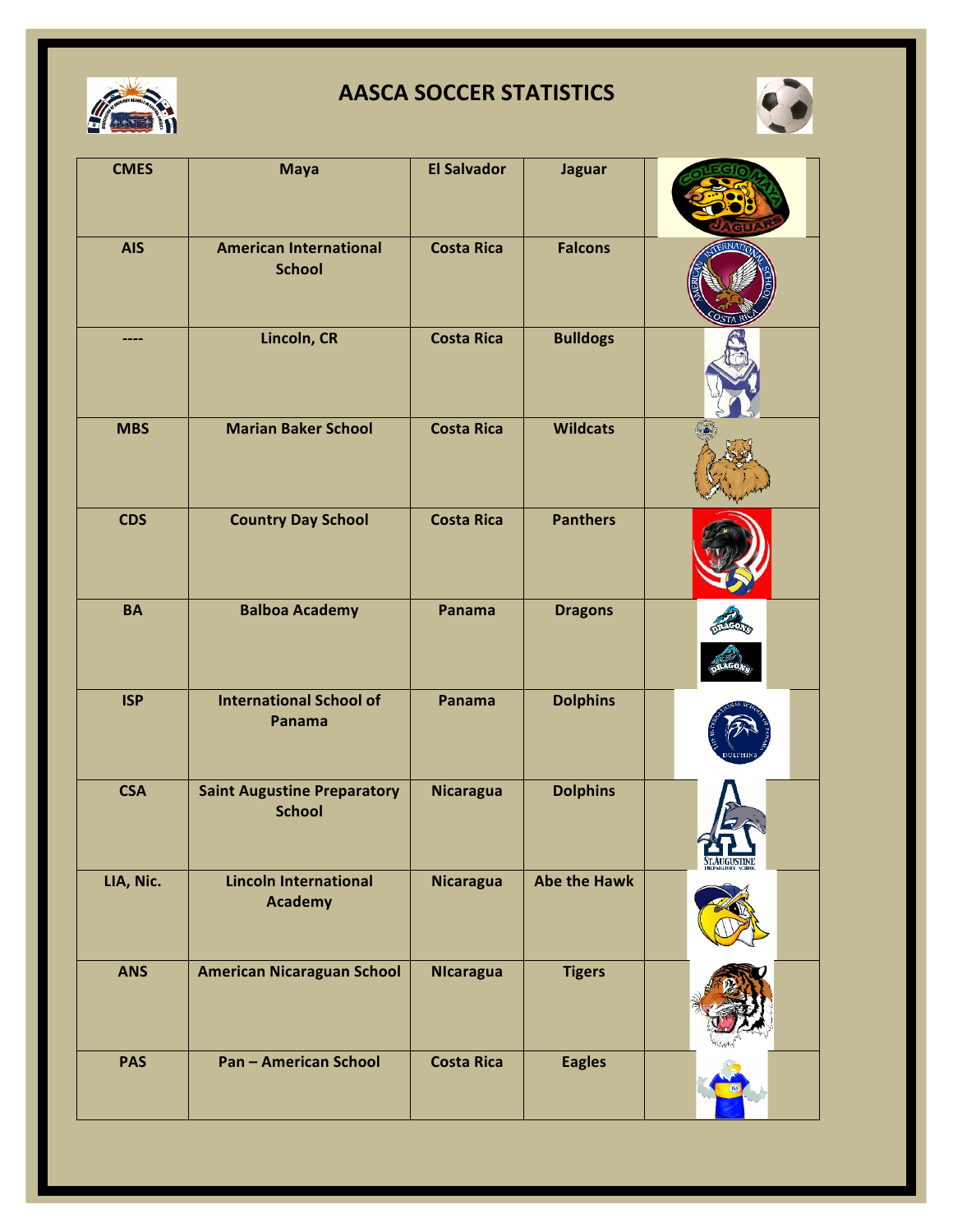



### **1992-1993 (1st)**

### **GENDER: Male**

| <b>DIVISION</b> | <b>HOST</b><br><b>SCHOOL</b> | <b>1st Place</b> | <b>2nd Place</b> | <b>3rd Place</b> | <b>4th Place</b> | <b>Fair Play</b> |
|-----------------|------------------------------|------------------|------------------|------------------|------------------|------------------|
| Large           | <b>ANS</b>                   | EAS              | AIS              | <b>ANS</b>       | <b>AST</b>       |                  |

#### **1993-1994 (2nd)**

### **(The female division started to compete in AASCA events until this year)**

### **GENDER: Female**

| <b>DIVISION</b> | <b>HOST</b><br><b>SCHOOL</b> | <b>1st Place</b> | 2nd Place  | <b>3rd Place</b> | <b>4th Place</b> | <b>Fair Play</b> |
|-----------------|------------------------------|------------------|------------|------------------|------------------|------------------|
| <b>Small</b>    |                              |                  |            |                  |                  |                  |
| Large           | EAS                          | <b>ANS</b>       | <b>CDS</b> | <b>EAS</b>       | <b>AST</b>       |                  |

| <b>DIVISION</b> | <b>HOST</b><br><b>SCHOOL</b> | <b>1st Place</b> | 2nd Place  | <b>3rd Place</b> | <b>4th Place</b> | <b>Fair Play</b> |
|-----------------|------------------------------|------------------|------------|------------------|------------------|------------------|
| <b>Small</b>    |                              |                  |            |                  |                  |                  |
| Large           | <b>EAS</b>                   | <b>AST</b>       | <b>EAS</b> | <b>ANS</b>       | <b>CDS</b>       |                  |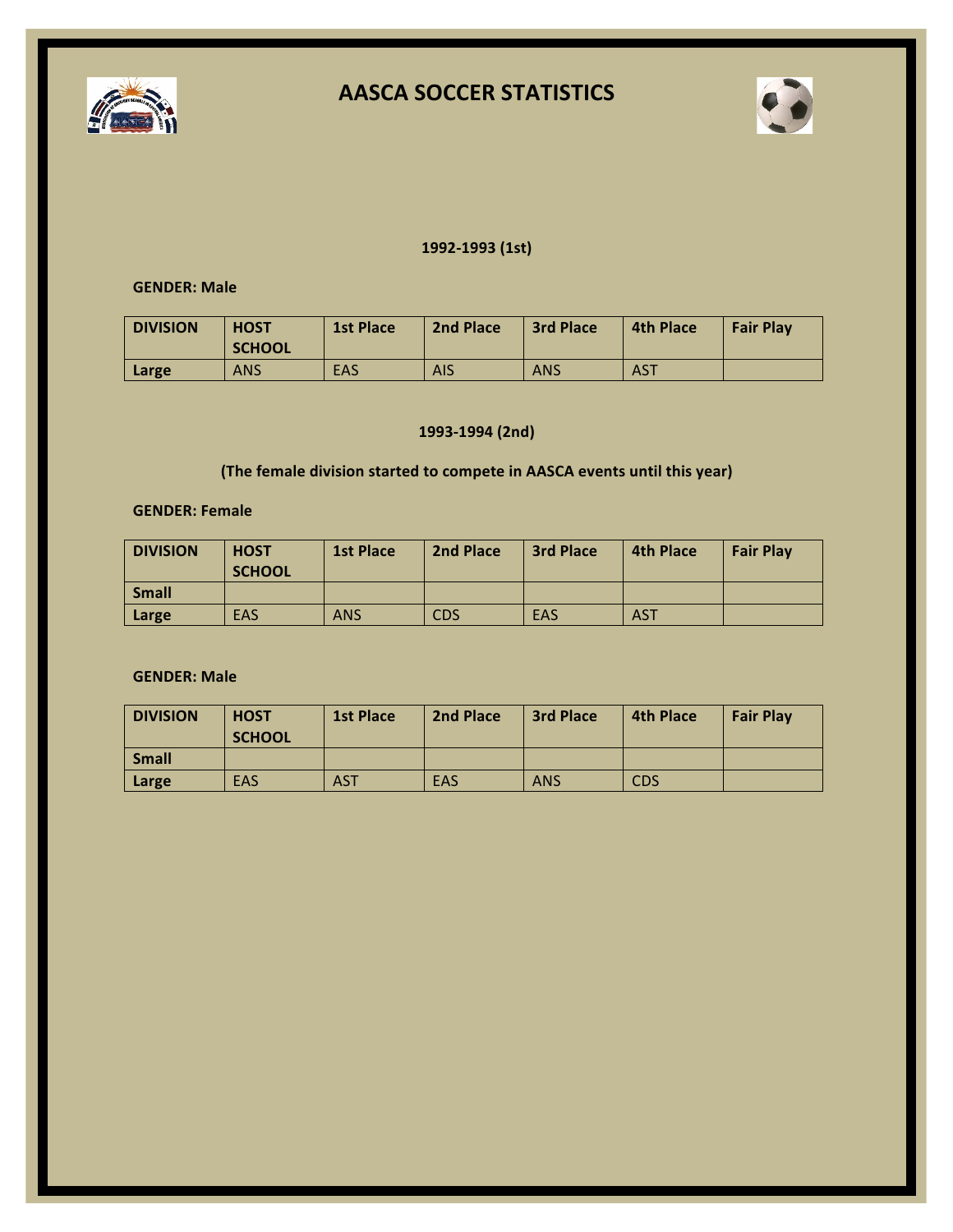



### **1994-1995 (3rd)**

### **GENDER: Female**

| <b>DIVISION</b> | <b>HOST</b><br><b>SCHOOL</b> | <b>1st Place</b> | <b>2nd Place</b> | <b>3rd Place</b> | <b>4th Place</b> | <b>Fair Play</b> |
|-----------------|------------------------------|------------------|------------------|------------------|------------------|------------------|
| <b>Small</b>    |                              |                  |                  |                  |                  |                  |
| Large           | <b>EIS</b>                   | <b>EAS</b>       | <b>CDS</b>       | <b>Mazapan</b>   | <b>ANS</b>       |                  |

#### **GENDER: Male**

| <b>DIVISION</b> | <b>HOST</b><br><b>SCHOOL</b> | <b>1st Place</b> | 2nd Place  | <b>3rd Place</b> | 4th Place | <b>Fair Play</b> |
|-----------------|------------------------------|------------------|------------|------------------|-----------|------------------|
| <b>Small</b>    |                              |                  |            |                  |           |                  |
| Large           | <b>EIS</b>                   | <b>AST</b>       | <b>EAS</b> | <b>CIG</b>       |           |                  |

### **1995-1996** (4th)

#### **GENDER: Female**

| <b>DIVISION</b> | <b>HOST</b><br><b>SCHOOL</b> | <b>1st Place</b> | 2nd Place  | <b>3rd Place</b> | <b>4th Place</b> | <b>Fair Play</b> |
|-----------------|------------------------------|------------------|------------|------------------|------------------|------------------|
| <b>Small</b>    |                              |                  |            |                  |                  |                  |
| Large           | Lincoln, CR                  | <b>CDS</b>       | <b>CAG</b> | <b>EAS</b>       |                  | <b>EIS</b>       |

| <b>DIVISION</b> | <b>HOST</b><br><b>SCHOOL</b> | <b>1st Place</b> | <b>2nd Place</b> | <b>3rd Place</b> | <b>4th Place</b> | <b>Fair Play</b> |
|-----------------|------------------------------|------------------|------------------|------------------|------------------|------------------|
| <b>Small</b>    |                              |                  |                  |                  |                  |                  |
| Large           | Lincoln, CR                  | Lincoln, CR      | <b>CIG</b>       | EAS              | <b>AIS</b>       |                  |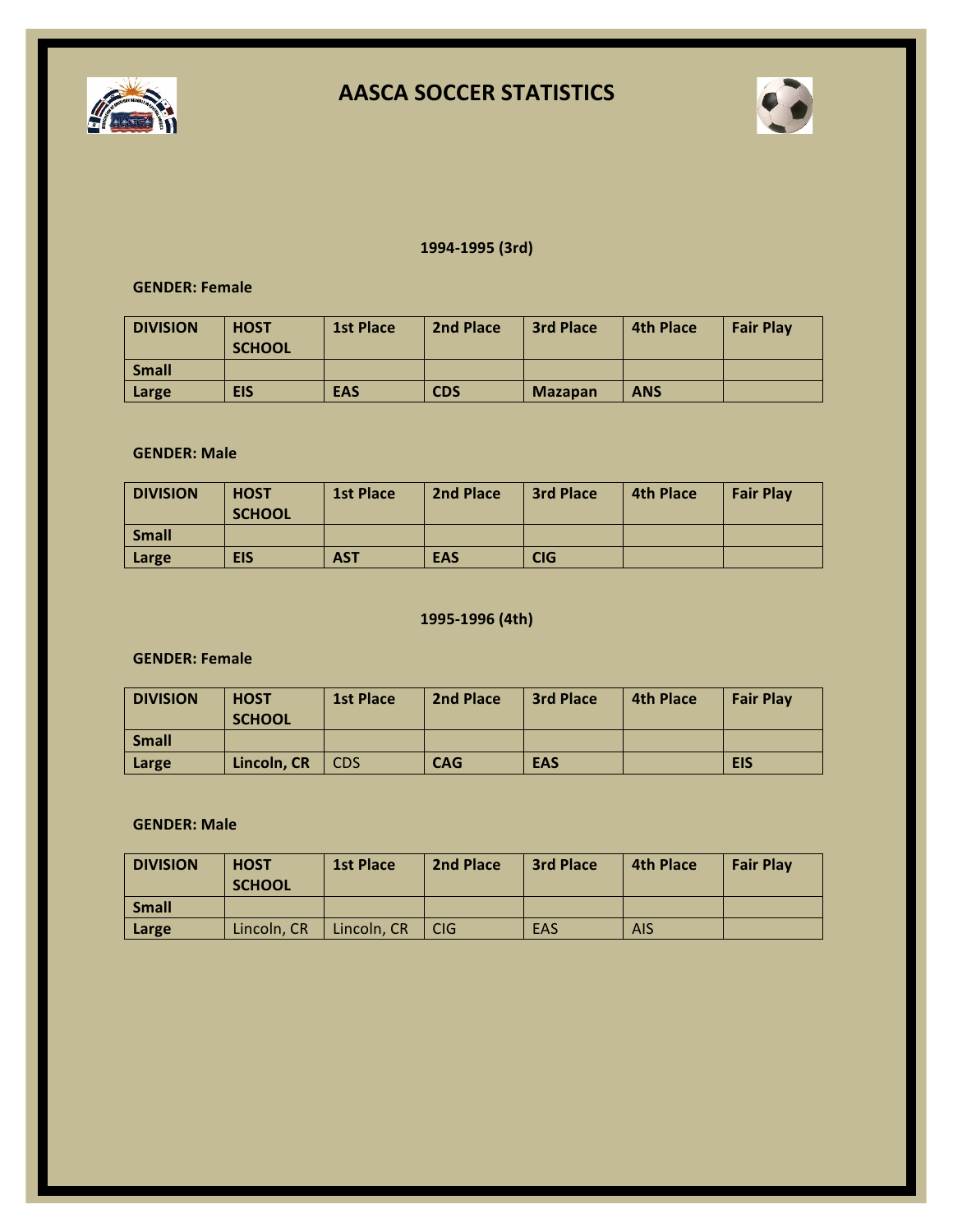



### **1996-1997 (5th)**

### **GENDER: Female**

| <b>DIVISION</b> | <b>HOST</b><br><b>SCHOOL</b> | <b>1st Place</b> | 2nd Place | <b>3rd Place</b> | <b>4th Place</b> | <b>Fair Play</b> |
|-----------------|------------------------------|------------------|-----------|------------------|------------------|------------------|
| <b>Small</b>    |                              |                  |           |                  |                  |                  |
| Large           |                              |                  |           |                  |                  |                  |

### **GENDER: Male**

| <b>DIVISION</b> | <b>HOST</b><br><b>SCHOOL</b> | <b>1st Place</b> | 2nd Place  | <b>3rd Place</b> | <b>4th Place</b> | <b>Fair Play</b> |
|-----------------|------------------------------|------------------|------------|------------------|------------------|------------------|
| <b>Small</b>    |                              |                  |            |                  |                  |                  |
| Large           | <b>EAS</b>                   | <b>EAS</b>       | <b>EIS</b> |                  |                  |                  |

### **1997-1998 (6th)**

### **GENDER: Female**

| <b>DIVISION</b> | <b>HOST</b><br><b>SCHOOL</b> | <b>1st Place</b> | 2nd Place | <b>3rd Place</b> | <b>4th Place</b> | <b>Fair Play</b> |
|-----------------|------------------------------|------------------|-----------|------------------|------------------|------------------|
| <b>Small</b>    |                              |                  |           |                  |                  |                  |
| Large           | <b>CAG</b>                   | <b>CAG</b>       | CIG       | EAS              | Lincoln, CR      | <b>ANS</b>       |

### **GENDER: Male**

| <b>DIVISION</b> | <b>HOST</b><br><b>SCHOOL</b> | <b>1st Place</b> | <b>2nd Place</b> | <b>3rd Place</b> | <b>4th Place</b> | <b>Fair Play</b> |
|-----------------|------------------------------|------------------|------------------|------------------|------------------|------------------|
| <b>Small</b>    |                              |                  |                  |                  |                  |                  |
| Large           | <b>CAG</b>                   | CIG              | CAG              | Lincoln, CR      | <b>AST</b>       |                  |

### **1998-1999 (7th)**

| <b>DIVISION</b> | <b>HOST</b><br><b>SCHOOL</b> | <b>1st Place</b> | <b>2nd Place</b> | 3rd Place | 4th Place | <b>Fair Play</b> |
|-----------------|------------------------------|------------------|------------------|-----------|-----------|------------------|
| Small           |                              |                  |                  |           |           |                  |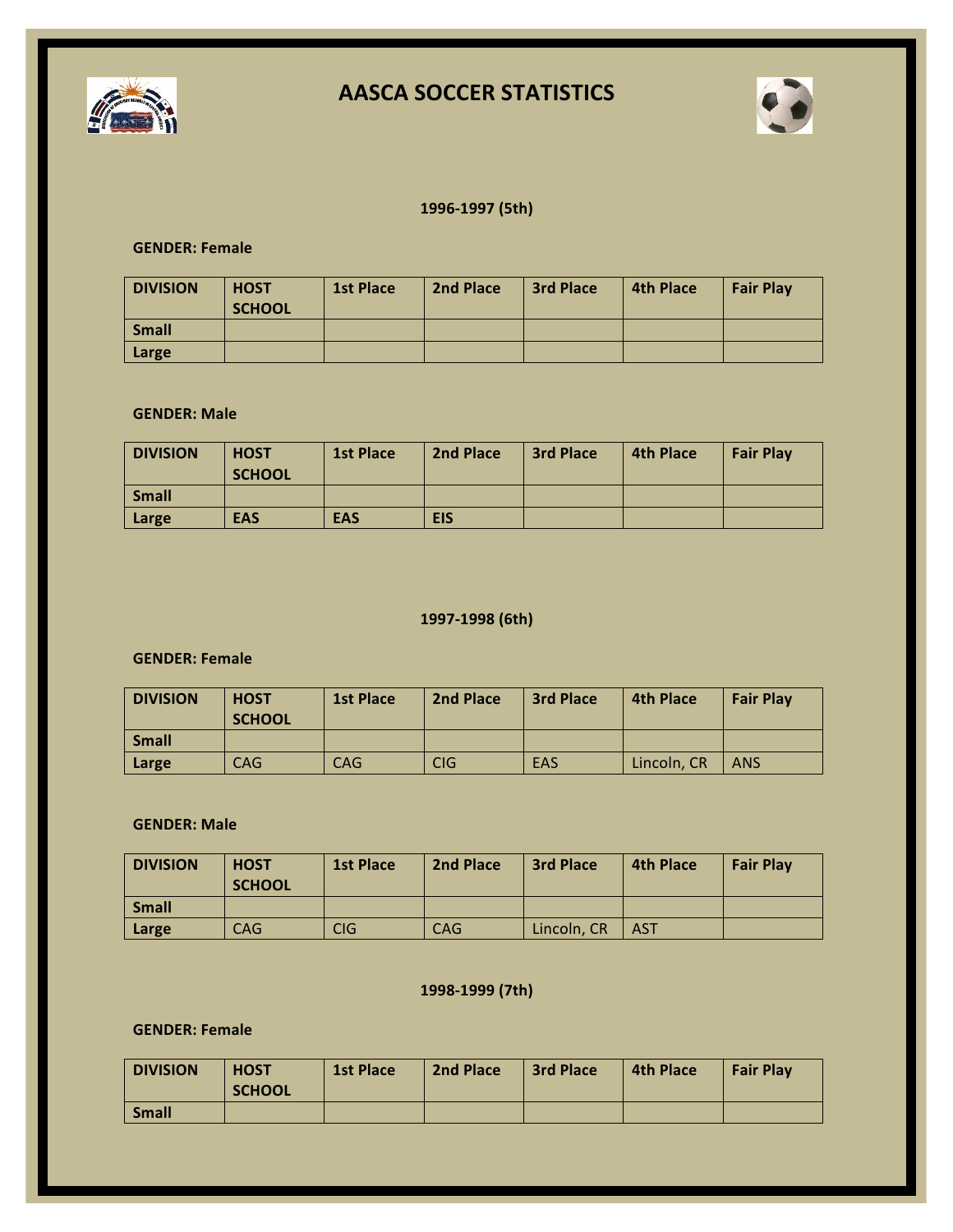



|  | Large | <b>ANS</b> | <b>ANS</b> | Lincoln, CR | EAS | <b>CAG</b> |  |
|--|-------|------------|------------|-------------|-----|------------|--|
|--|-------|------------|------------|-------------|-----|------------|--|

### **GENDER: Male**

| <b>DIVISION</b> | <b>HOST</b><br><b>SCHOOL</b> | <b>1st Place</b> | 2nd Place  | <b>3rd Place</b> | 4th Place  | <b>Fair Play</b> |
|-----------------|------------------------------|------------------|------------|------------------|------------|------------------|
| <b>Small</b>    |                              |                  |            |                  |            |                  |
| Large           | <b>ANS</b>                   | <b>EAS</b>       | <b>EIS</b> | <b>CAG</b>       | <b>AST</b> |                  |

### **1999-2000 (1st Invitational)**

### **GENDER: Female**

| <b>DIVISION</b> | <b>HOST</b><br><b>SCHOOL</b> | <b>1st Place</b> | <b>2nd Place</b> | <b>3rd Place</b> | <b>4th Place</b> | <b>Fair Play</b> |
|-----------------|------------------------------|------------------|------------------|------------------|------------------|------------------|
| Small &         | <b>EIS</b>                   | EAS              | Del Campo,       | EIS              | CAG              |                  |
| Large           |                              |                  | <b>Honduras</b>  |                  |                  |                  |

#### **GENDER: Male**

| <b>DIVISION</b>  | <b>HOST</b><br><b>SCHOOL</b> | <b>1st Place</b> | 2nd Place  | <b>3rd Place</b> | <b>4th Place</b> | <b>Fair Play</b> |
|------------------|------------------------------|------------------|------------|------------------|------------------|------------------|
| Small &<br>Large | EIS                          | <b>EIS</b>       | <b>CAG</b> | <b>AST</b>       | <b>CIG</b>       |                  |

### **2000-2001 (8th)**

| <b>DIVISION</b> | <b>HOST</b><br><b>SCHOOL</b> | <b>1st Place</b> | <b>2nd Place</b> | <b>3rd Place</b> | <b>4th Place</b> | <b>Fair Play</b> |
|-----------------|------------------------------|------------------|------------------|------------------|------------------|------------------|
| <b>Small</b>    | Maya, Gua.                   |                  |                  |                  |                  | Mazapan          |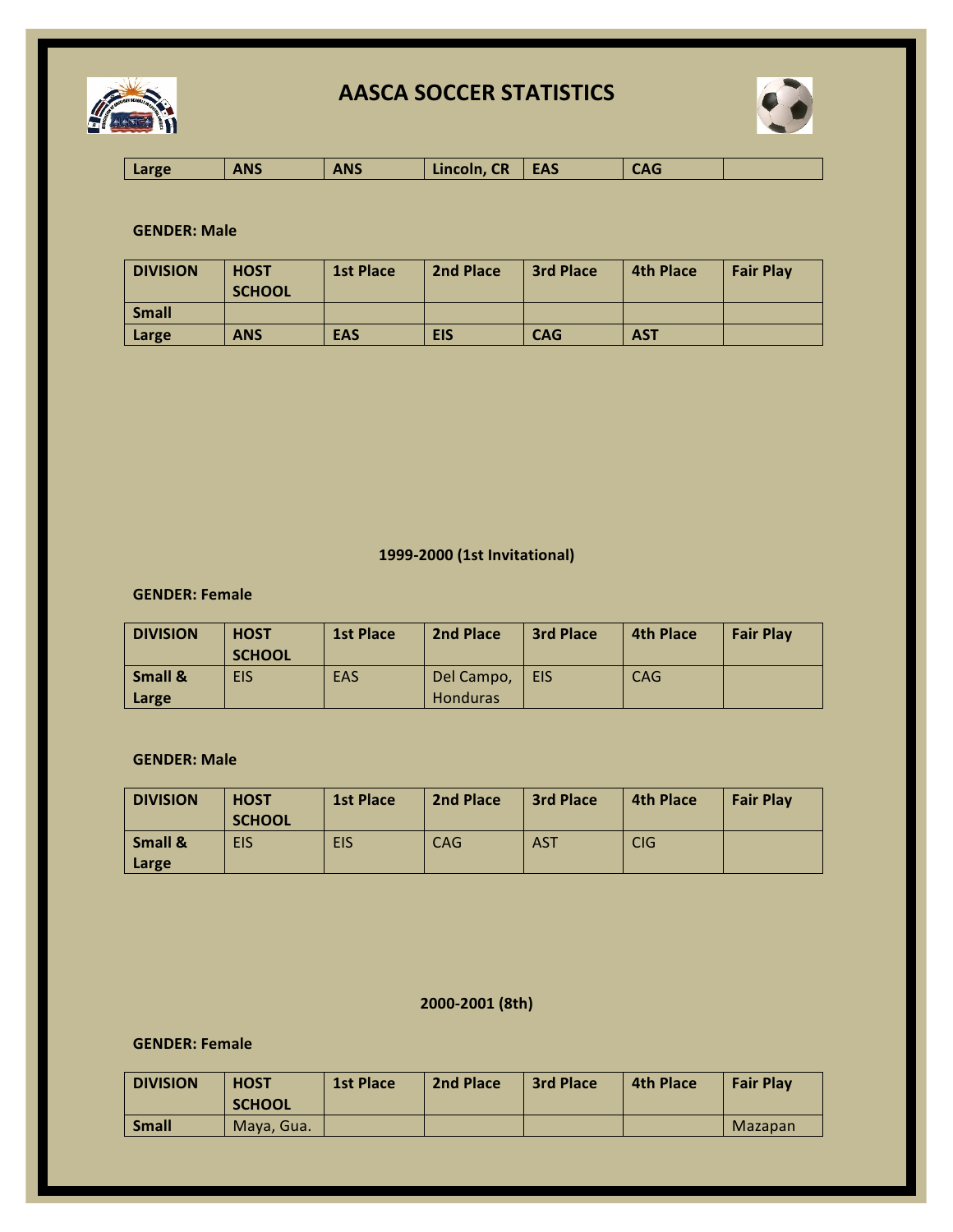



| <b>CR</b><br>EAS<br><b>ANS</b><br>CAG<br>CAG<br><b>Large</b><br>Lincoln, |
|--------------------------------------------------------------------------|
|--------------------------------------------------------------------------|

### **GENDER: Male**

| <b>DIVISION</b> | <b>HOST</b><br><b>SCHOOL</b> | <b>1st Place</b> | 2nd Place | <b>3rd Place</b> | <b>4th Place</b> | <b>Fair Play</b> |
|-----------------|------------------------------|------------------|-----------|------------------|------------------|------------------|
| <b>Small</b>    | Maya, Gua.                   |                  |           | Mazapan          |                  |                  |
| Large           | CAG                          | CIG              | CAG       | <b>EIS</b>       | <b>ANS</b>       |                  |

### **2001-2002 (9th)**

### **GENDER: Female**

| <b>DIVISION</b> | <b>HOST</b><br><b>SCHOOL</b> | <b>1st Place</b> | 2nd Place  | <b>3rd Place</b> | <b>4th Place</b> | <b>Fair Play</b> |
|-----------------|------------------------------|------------------|------------|------------------|------------------|------------------|
| <b>Small</b>    |                              |                  |            |                  |                  |                  |
| Large           | <b>EIS</b>                   | <b>CAG</b>       | <b>EAS</b> | <b>AST</b>       | <b>ANS</b>       |                  |

### **GENDER: Male**

| <b>DIVISION</b> | <b>HOST</b><br><b>SCHOOL</b> | <b>1st Place</b> | 2nd Place  | <b>3rd Place</b> | 4th Place  | <b>Fair Play</b> |
|-----------------|------------------------------|------------------|------------|------------------|------------|------------------|
| <b>Small</b>    |                              |                  |            |                  |            |                  |
| Large           | <b>EIS</b>                   | <b>CAG</b>       | <b>EIS</b> | <b>AST</b>       | <b>CIG</b> |                  |

### **2002-2003 (2nd Invitational)**

| <b>DIVISION</b> | <b>HOST</b><br><b>SCHOOL</b> | <b>1st Place</b> | <b>2nd Place</b> | <b>3rd Place</b> | 4th Place | <b>Fair Play</b>     |
|-----------------|------------------------------|------------------|------------------|------------------|-----------|----------------------|
| Small &         | EAS                          | EAS              | <b>CDS</b>       | <b>EIS</b>       | CAG       | <b>CIG &amp; CDS</b> |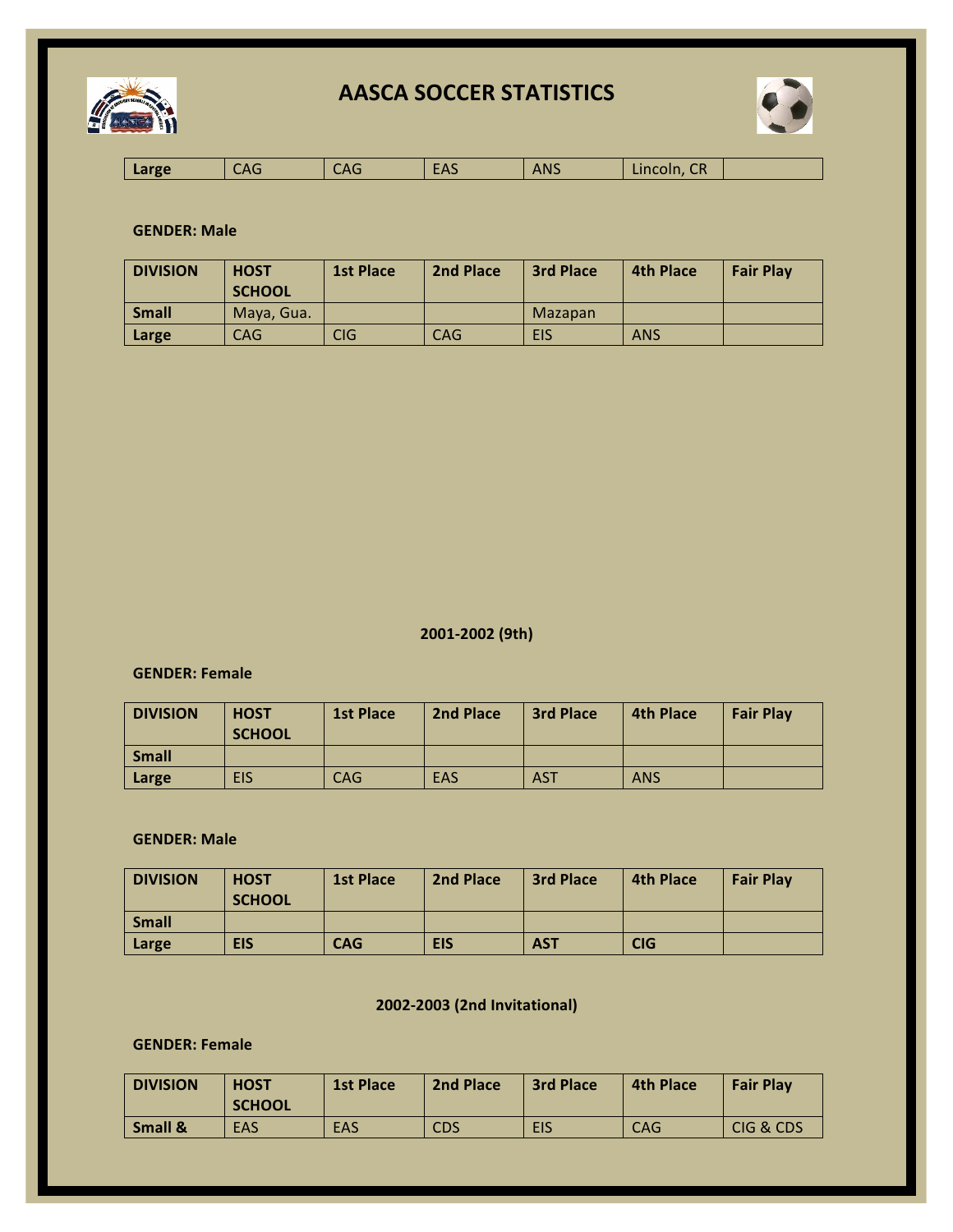



### **GENDER: Male**

| <b>DIVISION</b>  | <b>HOST</b><br><b>SCHOOL</b> | <b>1st Place</b> | 2nd Place | <b>3rd Place</b> | 4th Place | <b>Fair Play</b> |
|------------------|------------------------------|------------------|-----------|------------------|-----------|------------------|
| Small &<br>Large | EAS                          | <b>CAG</b>       | CIG       | <b>EIS</b>       | EAS       | <b>CIG</b>       |

### **2003-2004 (10th)**

#### **GENDER: Female**

| <b>DIVISION</b> | <b>HOST</b><br><b>SCHOOL</b> | <b>1st Place</b> | 2nd Place | <b>3rd Place</b> | <b>4th Place</b> | <b>Fair Play</b> |
|-----------------|------------------------------|------------------|-----------|------------------|------------------|------------------|
| <b>Small</b>    | Mazapan                      |                  | Mazapan   |                  |                  |                  |
| Large           | EAS                          | EAS              | EIS       | CAG              | CIG              | EAS & EIS        |

### **GENDER: Male**

| <b>DIVISION</b> | <b>HOST</b><br><b>SCHOOL</b> | 1st Place      | 2nd Place       | <b>3rd Place</b> | <b>4th Place</b> | <b>Fair Play</b> |
|-----------------|------------------------------|----------------|-----------------|------------------|------------------|------------------|
| <b>Small</b>    | Mazapan                      | <b>Mazapan</b> |                 |                  |                  |                  |
| Large           | EAS                          | <b>EIS</b>     | AS <sub>1</sub> | EAS              | Lincoln. CR      | Lincoln, CR      |

### **2004-2005 (11th)**

| <b>DIVISION</b> | <b>HOST</b> | <b>1st Place</b> | 2nd Place | 3rd Place | 4th Place | <b>Fair Play</b> |
|-----------------|-------------|------------------|-----------|-----------|-----------|------------------|
|                 |             |                  |           |           |           |                  |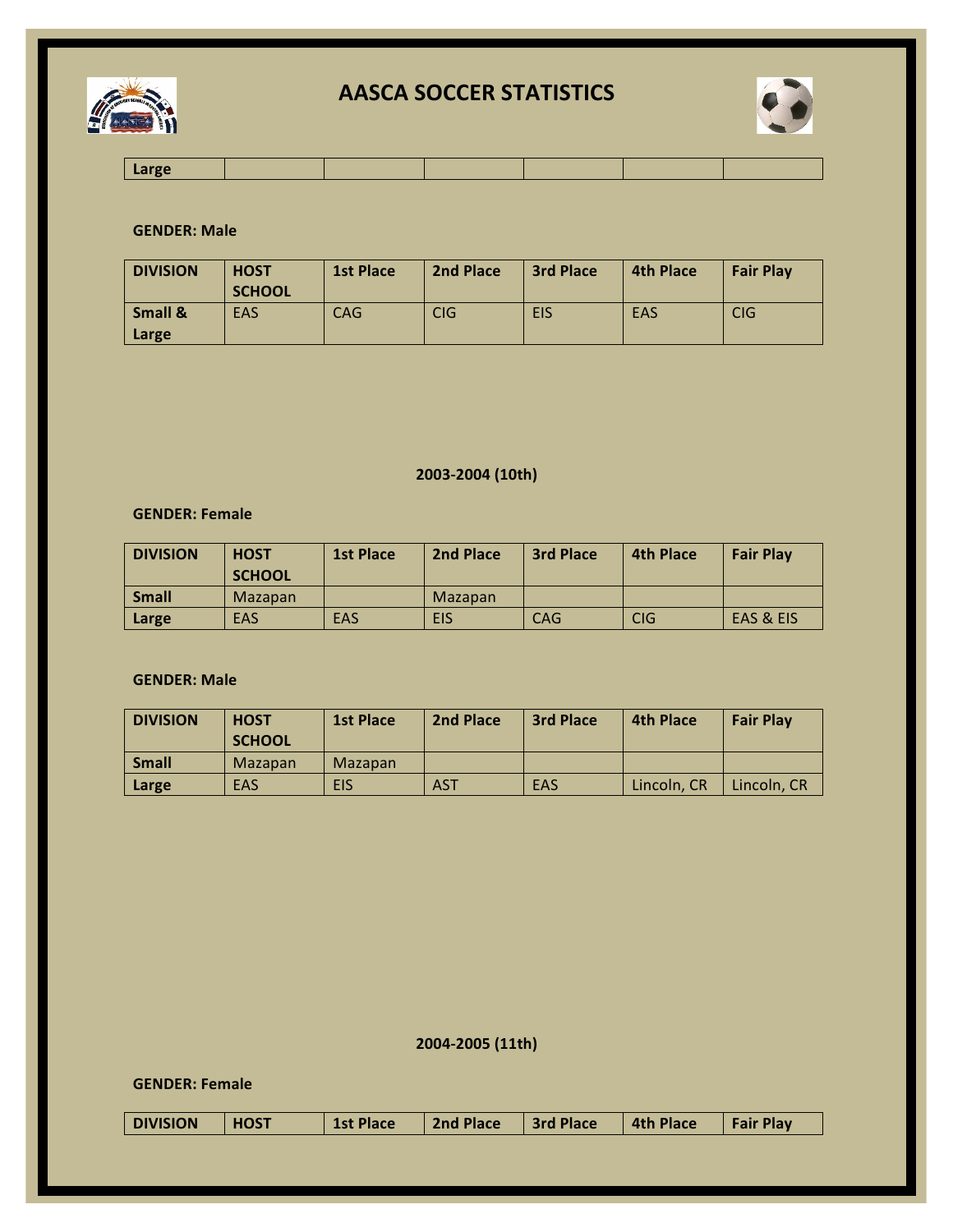



|              | <b>SCHOOL</b> |            |     |            |            |  |
|--------------|---------------|------------|-----|------------|------------|--|
| <b>Small</b> | <b>ISP</b>    | <b>CDS</b> |     |            |            |  |
| Large        | <b>EIS</b>    | <b>EAS</b> | CAG | <b>EIS</b> | <b>CIG</b> |  |

### **GENDER: Male**

| <b>DIVISION</b> | <b>HOST</b><br><b>SCHOOL</b> | <b>1st Place</b> | <b>2nd Place</b> | <b>3rd Place</b> | <b>4th Place</b> | <b>Fair Play</b> |
|-----------------|------------------------------|------------------|------------------|------------------|------------------|------------------|
| <b>Small</b>    |                              |                  |                  |                  |                  |                  |
| Large           | <b>EIS</b>                   | <b>EAS</b>       | <b>AST</b>       | Lincoln, CR      | <b>EIS</b>       |                  |

# **2005-2006 (3rd Invitational)**

#### **GENDER: Female**

| <b>DIVISION</b>  | <b>HOST</b><br><b>SCHOOL</b> | <b>1st Place</b> | 2nd Place  | <b>3rd Place</b> | <b>4th Place</b> | <b>Fair Play</b> |
|------------------|------------------------------|------------------|------------|------------------|------------------|------------------|
| Small &<br>Large | Lincoln, CR                  | <b>EAS</b>       | <b>CAG</b> | <b>AST</b>       | <b>EIS</b>       | <b>AST</b>       |

### **GENDER: Male**

| <b>DIVISION</b>  | <b>HOST</b><br><b>SCHOOL</b> | <b>1st Place</b> | 2nd Place  | <b>3rd Place</b> | <b>4th Place</b> | <b>Fair Play</b> |
|------------------|------------------------------|------------------|------------|------------------|------------------|------------------|
| Small &<br>Large | Lincoln, CR                  | <b>CAG</b>       | <b>CIG</b> | <b>EIS</b>       | <b>AST</b>       | <b>CDA</b>       |

**2006-2007 (12th)**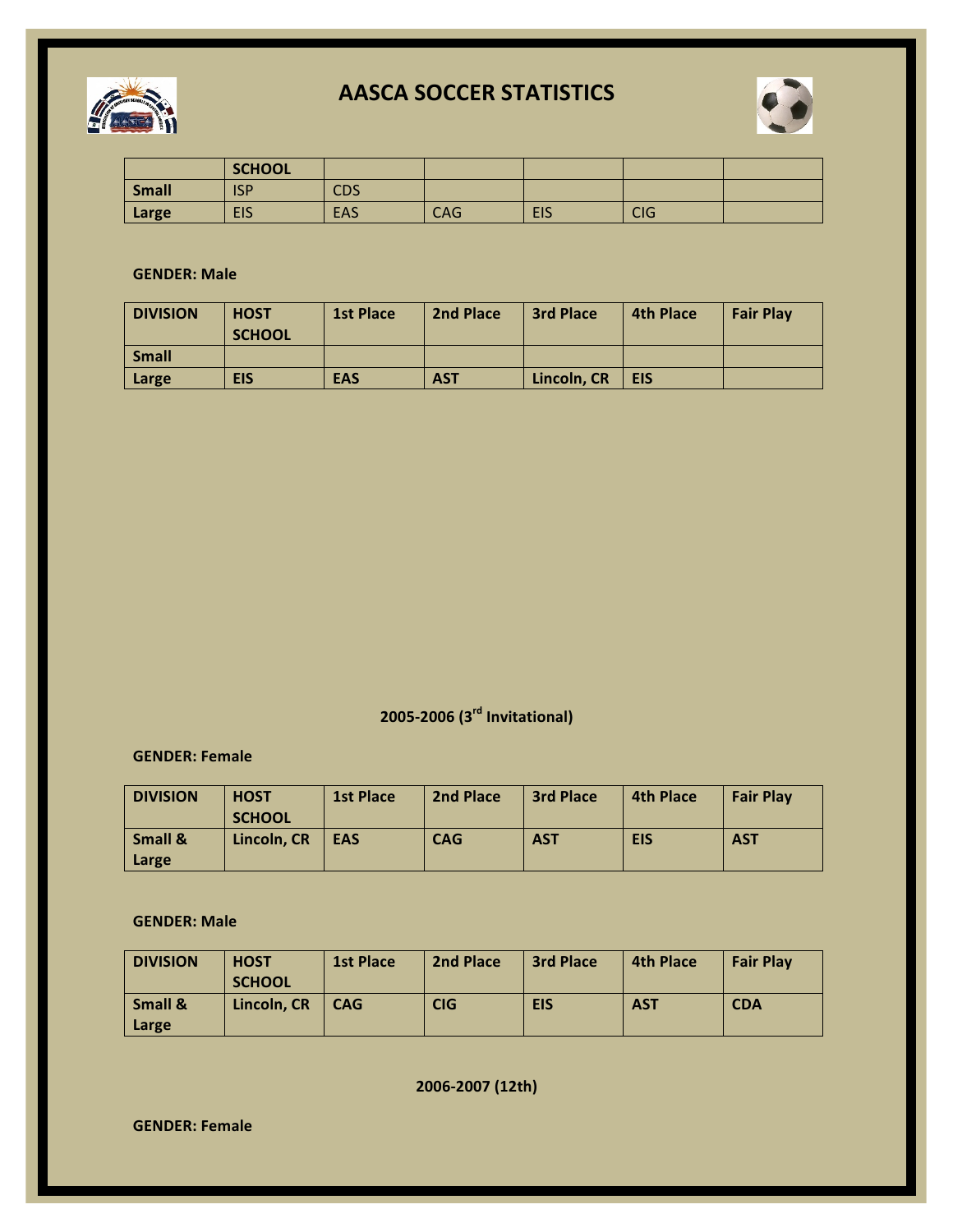



| <b>DIVISION</b> | <b>HOST</b><br><b>SCHOOL</b> | <b>1st Place</b> | 2nd Place | <b>3rd Place</b> | <b>4th Place</b> | <b>Fair Play</b> |
|-----------------|------------------------------|------------------|-----------|------------------|------------------|------------------|
| <b>Small</b>    |                              |                  |           |                  |                  |                  |
| Large           | <b>EIS</b>                   | EAS              | CAG       | <b>AST</b>       | <b>EIS</b>       |                  |

### **GENDER: Male**

| <b>DIVISION</b> | <b>HOST</b><br><b>SCHOOL</b> | <b>1st Place</b> | 2nd Place | <b>3rd Place</b> | 4th Place  | <b>Fair Play</b> |
|-----------------|------------------------------|------------------|-----------|------------------|------------|------------------|
| <b>Small</b>    |                              |                  |           |                  |            |                  |
| Large           | <b>EIS</b>                   | <b>EIS</b>       | EAS       | <b>ANS</b>       | <b>CAG</b> |                  |

### **2007- 2008 (13th)**

### **GENDER: Female**

| <b>DIVISION</b> | <b>HOST</b><br><b>SCHOOL</b> | <b>1st Place</b> | 2nd Place | <b>3rd Place</b> | 4th Place  | <b>Fair Play</b> |
|-----------------|------------------------------|------------------|-----------|------------------|------------|------------------|
| <b>Small</b>    |                              |                  |           |                  |            |                  |
| Large           | <b>ANS</b>                   | <b>EAS</b>       | CAG       | <b>AST</b>       | <b>EIS</b> | <b>AST</b>       |

### **GENDER: Male**

| <b>DIVISION</b> | <b>HOST</b><br><b>SCHOOL</b> | <b>1st Place</b> | 2nd Place | <b>3rd Place</b> | <b>4th Place</b> | <b>Fair Play</b> |
|-----------------|------------------------------|------------------|-----------|------------------|------------------|------------------|
| <b>Small</b>    |                              |                  |           |                  |                  |                  |
| Large           | <b>ANS</b>                   | <b>AST</b>       | EAS       | CAG              | <b>EIS</b>       | <b>CDA</b>       |

**2008-2009 (4th Invitational)**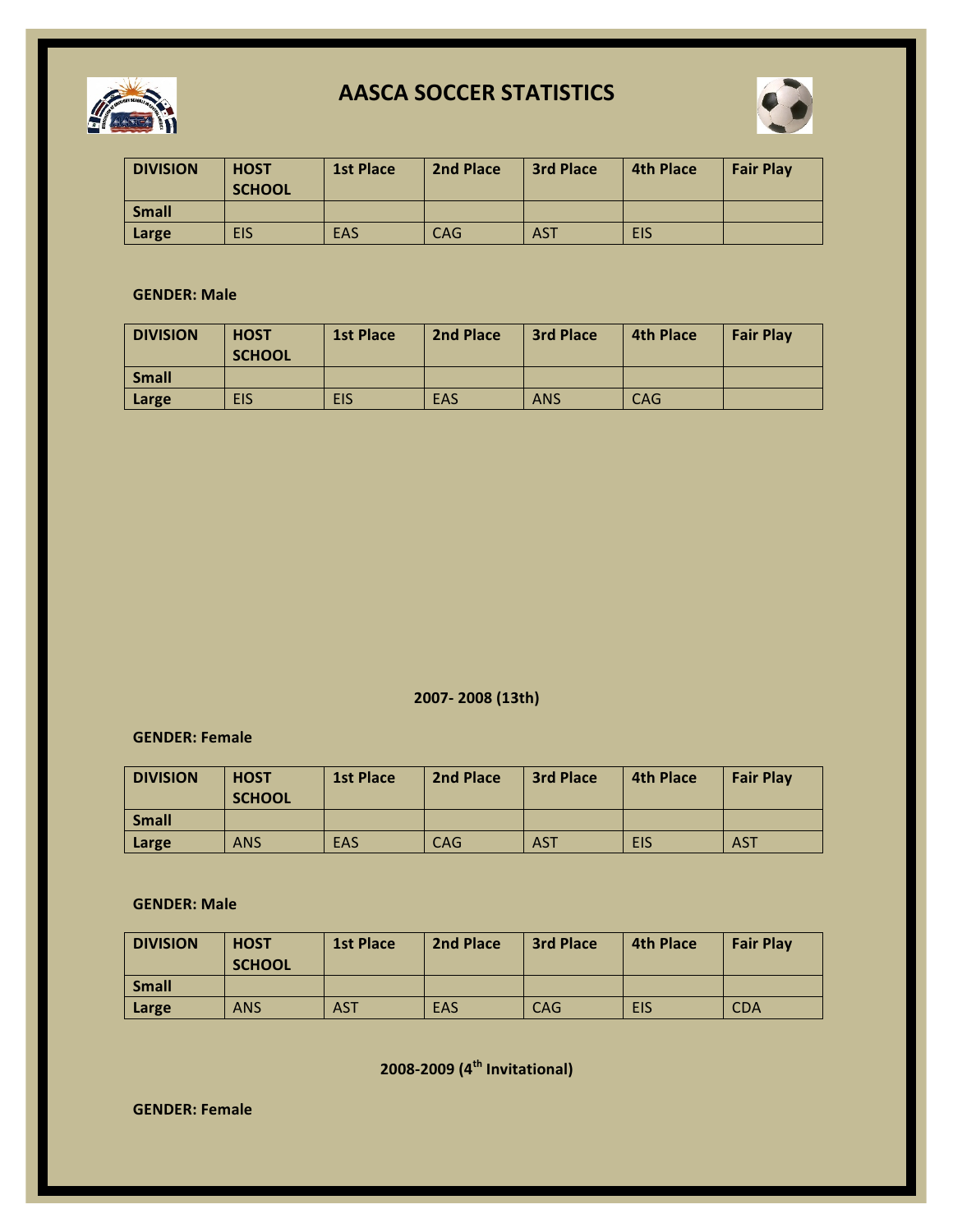



| <b>DIVISION</b>             | <b>HOST</b><br><b>SCHOOL</b> | <b>1st Place</b> | 2nd Place  | <b>3rd Place</b> | <b>4th Place</b> | <b>Fair Play</b> |
|-----------------------------|------------------------------|------------------|------------|------------------|------------------|------------------|
| <b>Small &amp;</b><br>Large | CAG                          | <b>EAS</b>       | <b>EIS</b> | <b>CAG</b>       | <b>AST</b>       | <b>CAG</b>       |

### **GENDER: Male**

| <b>DIVISION</b>  | <b>HOST</b><br><b>SCHOOL</b> | <b>1st Place</b> | 2nd Place  | <b>3rd Place</b> | <b>4th Place</b> | <b>Fair Play</b> |
|------------------|------------------------------|------------------|------------|------------------|------------------|------------------|
| Small &<br>Large | <b>CAG</b>                   | <b>AST</b>       | <b>CAG</b> | <b>ANS</b>       | <b>EIS</b>       | <b>ANS</b>       |

### **2009-2010 (14th)**

### **GENDER: Female**

| <b>DIVISION</b> | <b>HOST</b><br><b>SCHOOL</b> | <b>1st Place</b> | 2nd Place  | <b>3rd Place</b> | <b>4th Place</b> | <b>Fair Play</b> |
|-----------------|------------------------------|------------------|------------|------------------|------------------|------------------|
| <b>Small</b>    | <b>ISP</b>                   |                  | <b>CDS</b> |                  | Mava             |                  |
| Large           | <b>EAS</b>                   | <b>AST</b>       | EAS        | <b>EIS</b>       | CAG              | <b>CAG</b>       |

#### **GENDER: Male**

| <b>DIVISION</b> | <b>HOST</b><br><b>SCHOOL</b> | <b>1st Place</b> | 2nd Place  | <b>3rd Place</b> | 4th Place  | <b>Fair Play</b> |
|-----------------|------------------------------|------------------|------------|------------------|------------|------------------|
| <b>Small</b>    | <b>ISP</b>                   | <b>CDS</b>       |            | Mazapan          | CAS        |                  |
| Large           | EAS                          | <b>AST</b>       | <b>EIS</b> | EAS              | <b>CAG</b> | CAG              |

### **2010-2011 (15th)**

| <b>DIVISION</b> | <b>HOST</b>   | <b>1st Place</b> | <b>2nd Place</b> | <b>1 3rd Place</b> | 4th Place | Fair Plav |
|-----------------|---------------|------------------|------------------|--------------------|-----------|-----------|
|                 | <b>SCHOOL</b> |                  |                  |                    |           |           |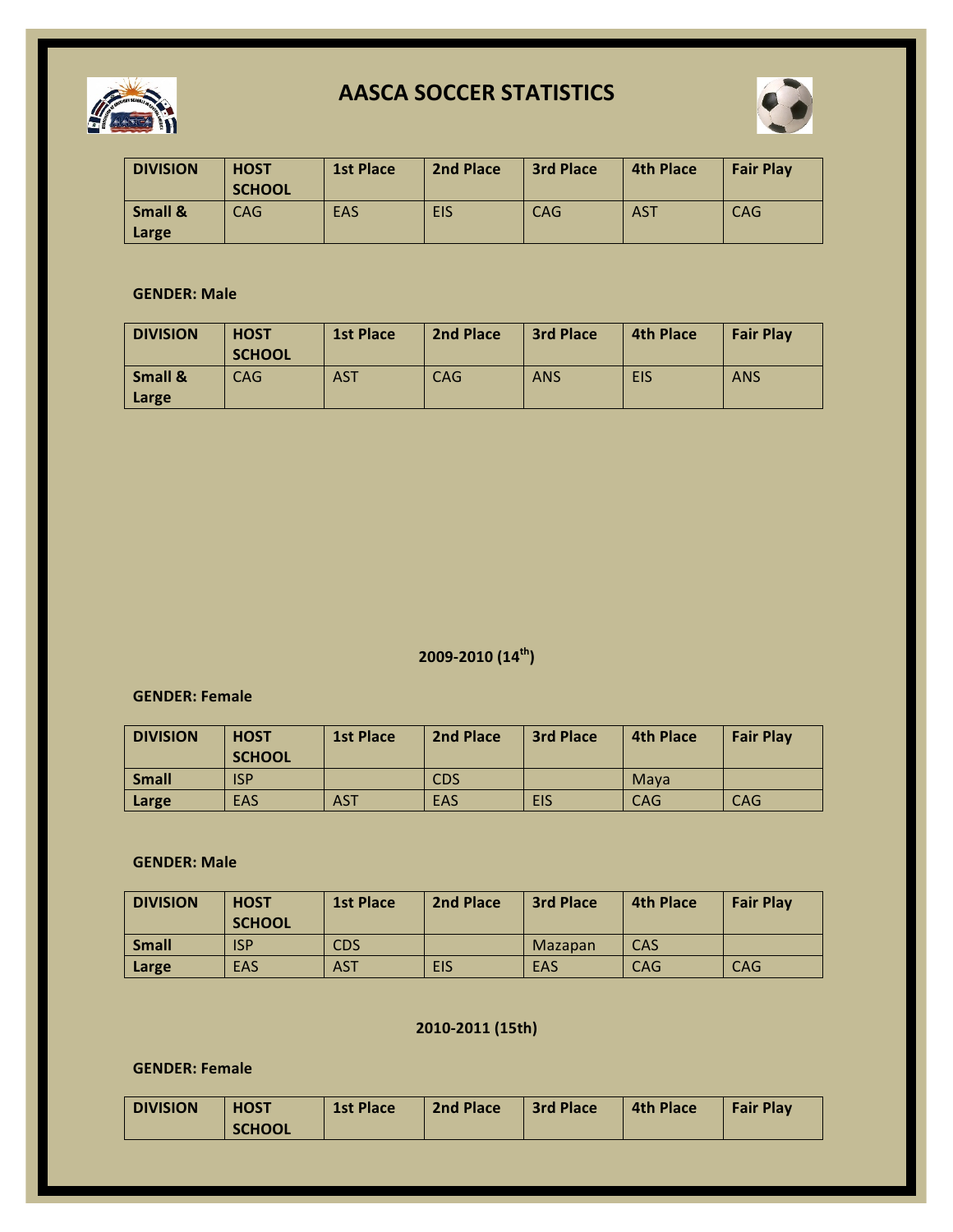



| <b>Small</b> | Mazapan    | CDS        | Mazapan | CAS | Mava       | ED<br>ы      |
|--------------|------------|------------|---------|-----|------------|--------------|
| Large        | <b>EIS</b> | <b>AST</b> | EIS     | EAS | <b>ANS</b> | & EIS<br>AS. |

### **GENDER: Male**

| <b>DIVISION</b> | <b>HOST</b>   | <b>1st Place</b> | 2nd Place  | <b>3rd Place</b> | <b>4th Place</b> | <b>Fair Play</b> |
|-----------------|---------------|------------------|------------|------------------|------------------|------------------|
|                 | <b>SCHOOL</b> |                  |            |                  |                  |                  |
| <b>Small</b>    | Mazapan       | Mazapan          | <b>CDS</b> | <b>CISS</b>      | CAS              | Maya, Gua.       |
| Large           | <b>EIS</b>    | <b>AST</b>       | EAS        | <b>EIS</b>       | <b>ANS</b>       | Lincoln,         |
|                 |               |                  |            |                  |                  | Nic.             |

**2011-2012 (5th Invitational)**

#### **GENDER: Female**

| <b>DIVISION</b>  | <b>HOST</b><br><b>SCHOOL</b> | <b>1st Place</b> | 2nd Place  | <b>3rd Place</b> | <b>4th Place</b> | <b>Fair Play</b> |
|------------------|------------------------------|------------------|------------|------------------|------------------|------------------|
| Small &<br>Large | Lincoln, CR                  | <b>AST</b>       | <b>EIS</b> | EAS              | Lincoln. CR      | Lincoln, CR      |

#### **GENDER: Male**

| <b>DIVISION</b>  | <b>HOST</b><br><b>SCHOOL</b> | <b>1st Place</b> | 2nd Place  | <b>3rd Place</b> | <b>4th Place</b> | <b>Fair Play</b> |
|------------------|------------------------------|------------------|------------|------------------|------------------|------------------|
| Small &<br>Large | Lincoln, CR                  | EAS              | <b>ANS</b> | <b>EIS</b>       | <b>AST</b>       | EAS              |

### **2012-2013 (16th)**

|  | <b>DIVISION</b> | <b>HOST</b> | <b>1st Place</b> | 2nd Place | <b>1 3rd Place</b> | 4th Place | <b>Sair Play</b> |
|--|-----------------|-------------|------------------|-----------|--------------------|-----------|------------------|
|--|-----------------|-------------|------------------|-----------|--------------------|-----------|------------------|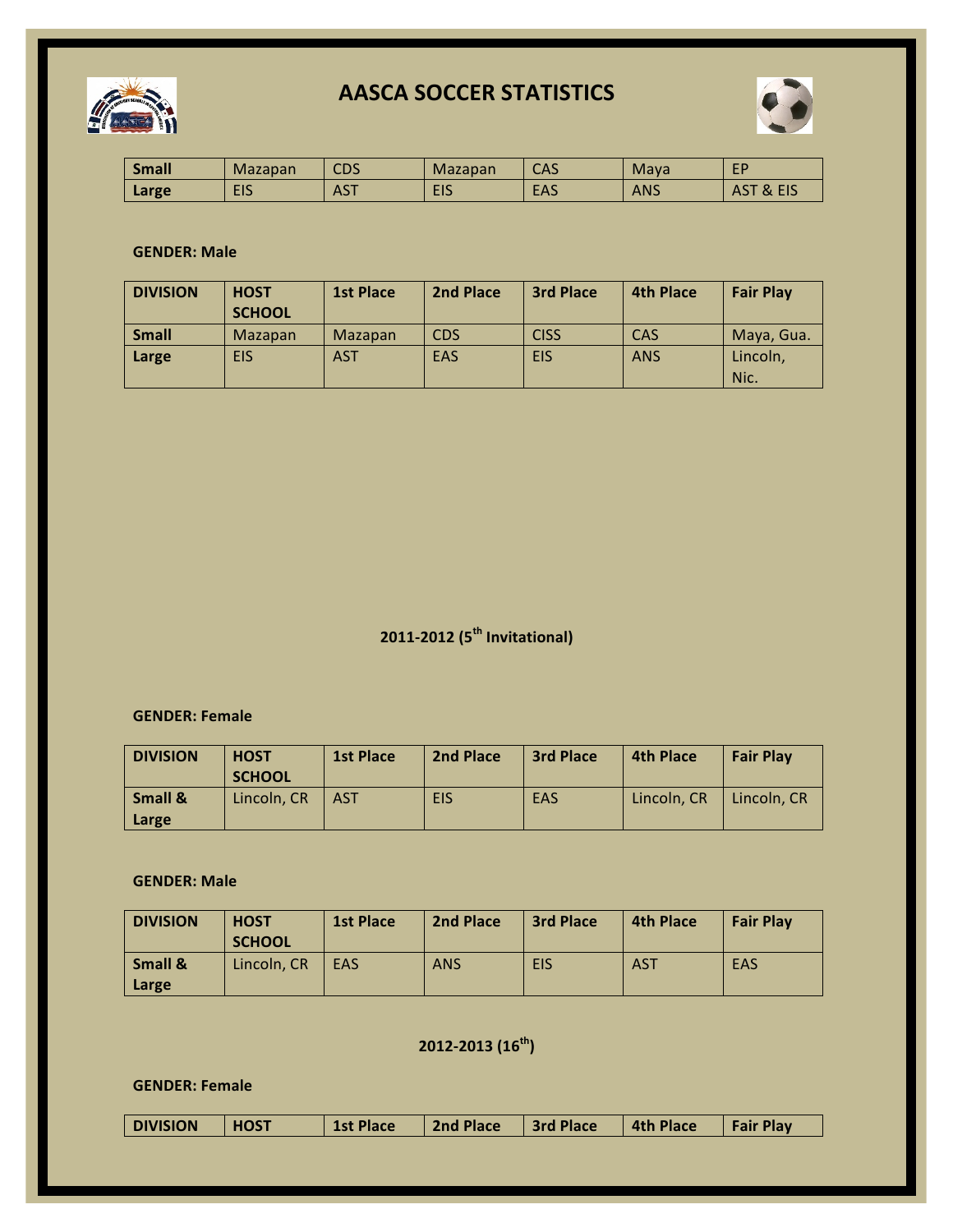



|              | <b>SCHOOL</b> |            |            |            |            |             |
|--------------|---------------|------------|------------|------------|------------|-------------|
| <b>Small</b> | Maya, Gua.    | <b>CSA</b> | EP         | <b>CDS</b> | Maya, Gua. | Mazapan     |
| Large        | <b>AST</b>    | <b>AST</b> | <b>EIS</b> | CAG        | EAS        | Lincoln, CR |

### **GENDER: Male**

| <b>DIVISION</b> | <b>HOST</b><br><b>SCHOOL</b> | <b>1st Place</b> | 2nd Place  | <b>3rd Place</b> | <b>4th Place</b> | <b>Fair Play</b> |
|-----------------|------------------------------|------------------|------------|------------------|------------------|------------------|
| <b>Small</b>    | Maya, Gua.                   | <b>CDS</b>       | Mazapan    | Maya, Gua.       | EP.              | EP               |
| Large           | <b>AST</b>                   | <b>EIS</b>       | <b>AST</b> | Lincoln, CR      | EAS              | Lincoln NIc.     |

### **2013-2014 (17th)**

### **GENDER: Female**

| <b>DIVISION</b> | <b>HOST</b><br><b>SCHOOL</b> | <b>1st Place</b> | 2nd Place   | <b>3rd Place</b> | 4th Place     | <b>Fair Play</b> |
|-----------------|------------------------------|------------------|-------------|------------------|---------------|------------------|
| <b>Small</b>    | <b>PAS</b>                   | <b>AIS</b>       | San Agustin | <b>PAS</b>       | Maya,<br>Gua. | <b>MBS</b>       |
| Large           | <b>CIG</b>                   | <b>AST</b>       | EAS         | <b>EIS</b>       | <b>ANS</b>    | <b>AST</b>       |

| <b>DIVISION</b> | <b>HOST</b><br><b>SCHOOL</b> | <b>1st Place</b> | 2nd Place   | <b>3rd Place</b>   | <b>4th Place</b> | <b>Fair Play</b> |
|-----------------|------------------------------|------------------|-------------|--------------------|------------------|------------------|
| <b>Small</b>    | <b>PAS</b>                   | <b>PAS</b>       | Mazapan     | <b>San Agustin</b> | <b>FP</b>        | Maya, Gua.       |
| Large           | CIG                          | EIS              | Lincoln. CR | <b>AST</b>         | CAG              | Freedom          |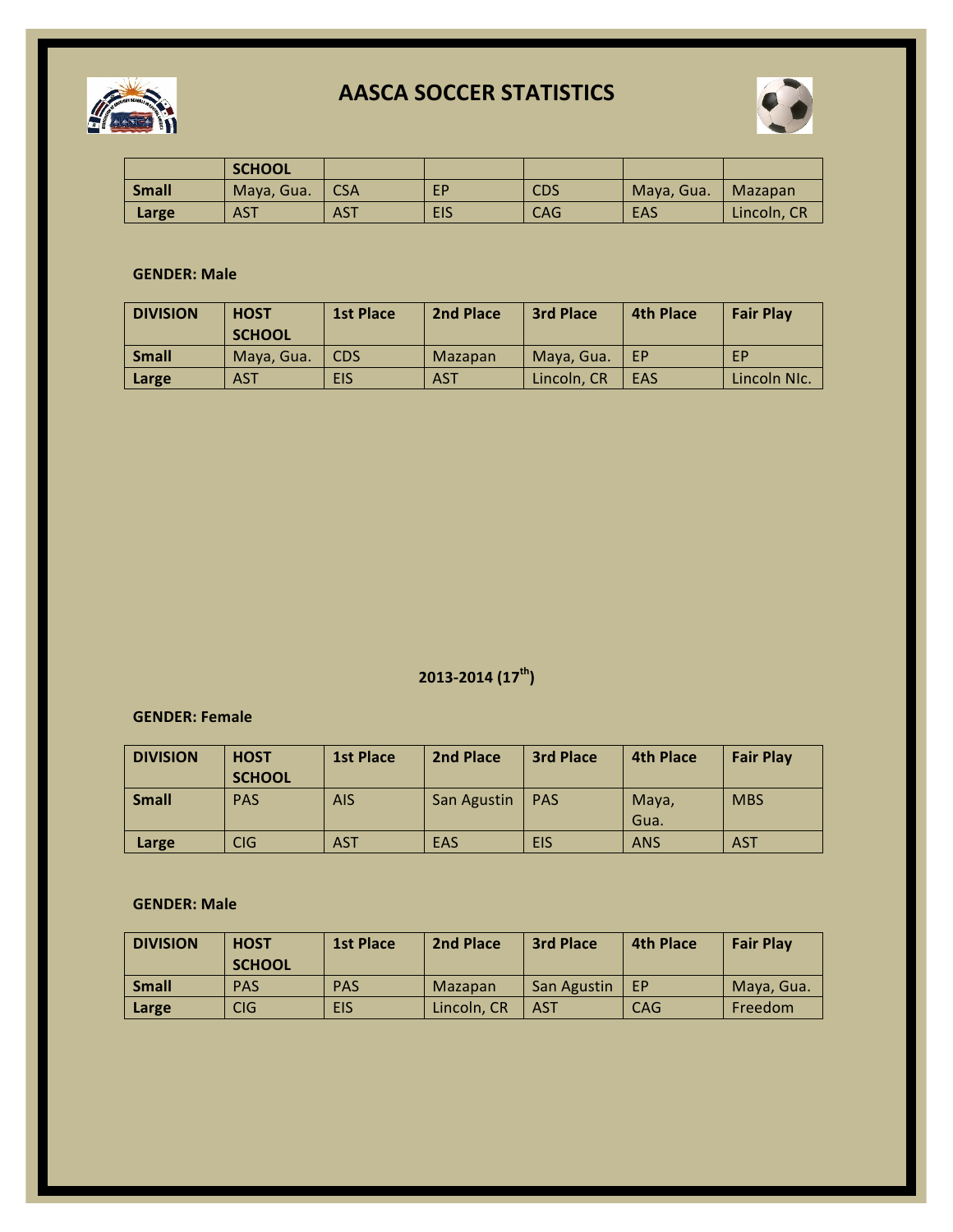



### **2014-2015 (VII Invitational)**

### **GENDER: Female**

| <b>DIVISION</b>  | <b>HOST</b><br><b>SCHOOL</b> | <b>1st Place</b> | 2nd Place  | <b>3rd Place</b>    | <b>4th Place</b>                                             | <b>Fair Play</b> |
|------------------|------------------------------|------------------|------------|---------------------|--------------------------------------------------------------|------------------|
| Small &<br>Large | <b>EIS</b>                   | <b>AST</b>       | <b>EIS</b> | San Agustin<br>(NC) | <b>SERAN</b><br>(Non-<br><b>AASCA</b><br>school from<br>SPS) | Lincoln, CR      |

#### **GENDER: Male**

| <b>DIVISION</b>  | <b>HOST</b><br><b>SCHOOL</b> | <b>1st Place</b> | 2nd Place                                                    | <b>3rd Place</b> | <b>4th Place</b> | <b>Fair Play</b> |
|------------------|------------------------------|------------------|--------------------------------------------------------------|------------------|------------------|------------------|
| Small &<br>Large | <b>EIS</b>                   | <b>EIS</b>       | <b>SERAN</b><br>Non -<br><b>AASCA</b><br>school<br>from SPS) | <b>CIG</b>       | EAS              | <b>ANS</b>       |

### **2015-2016 (18th)**

### **GENDER: Female**

| <b>DIVISION</b> | <b>HOST</b><br><b>SCHOOL</b> | <b>1st Place</b> | 2nd Place  | <b>3rd Place</b> | <b>4th Place</b> | <b>Fair Play</b> |
|-----------------|------------------------------|------------------|------------|------------------|------------------|------------------|
| <b>Small</b>    | San Agustin                  | <b>CSA</b>       | AIS        | <b>PAS</b>       | EP               | <b>CSA</b>       |
| Large           | EAS                          | EIS              | <b>EAS</b> | <b>AST</b>       | <b>ISP</b>       | EAS              |

### **GENDER: Male**

| <b>DIVISION</b> | <b>HOST</b><br><b>SCHOOL</b> | <b>1st Place</b> | 2nd Place  | <b>3rd Place</b> | <b>4th Place</b> | <b>Fair Play</b> |
|-----------------|------------------------------|------------------|------------|------------------|------------------|------------------|
| <b>Small</b>    | San Agustin                  | <b>CSA</b>       | EP         | <b>PAS</b>       | <b>AIS</b>       | <b>CSA</b>       |
| Large           | <b>EAS</b>                   | EIS              | <b>LCR</b> | <b>ANS</b>       | <b>CAG</b>       | <b>CDA</b>       |

**2016-2017 (19th)**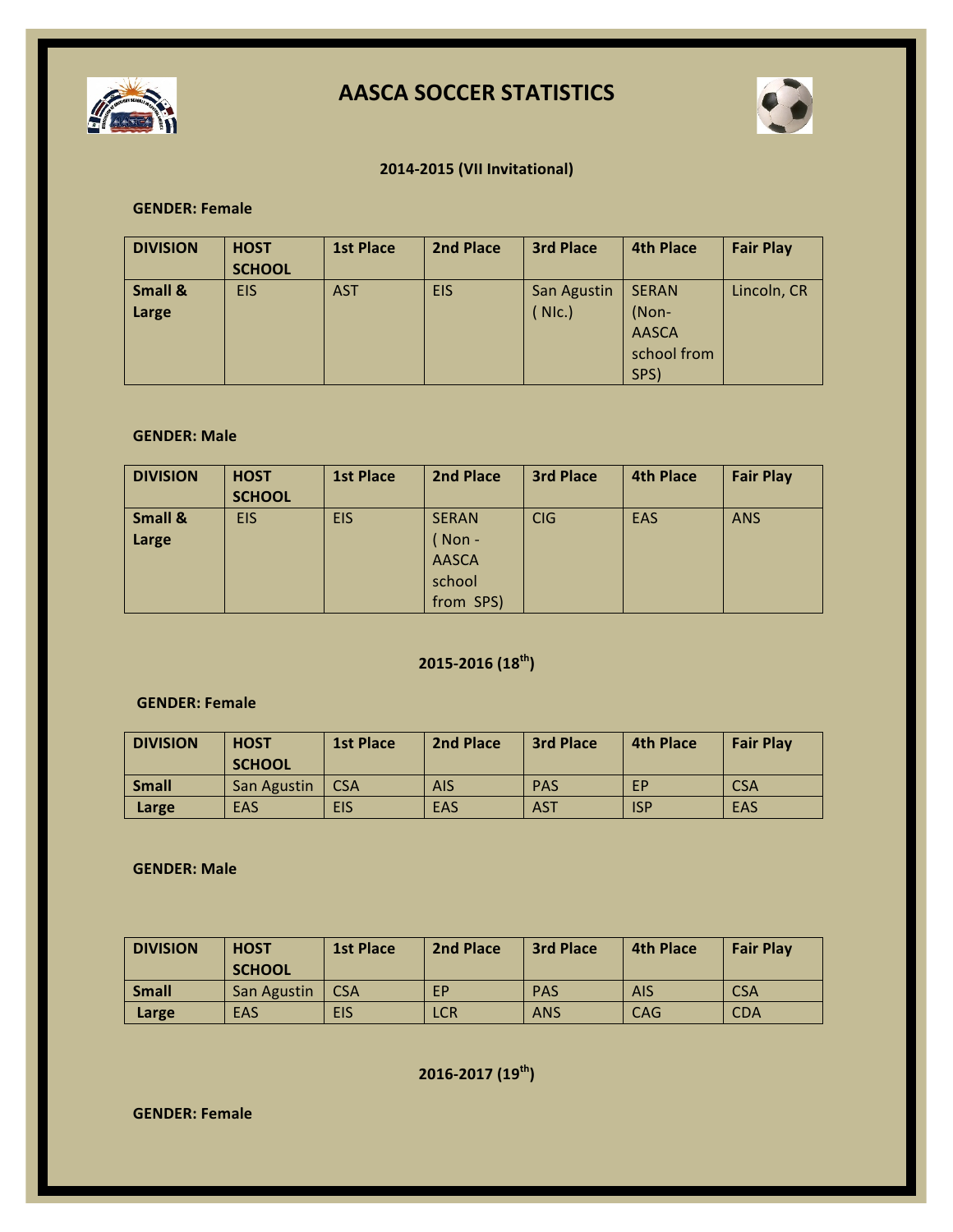



| <b>DIVISION</b> | <b>HOST</b><br><b>SCHOOL</b> | 1st Place  | 2nd Place          | <b>3rd Place</b> | <b>4th Place</b> | <b>Fair Play</b> |
|-----------------|------------------------------|------------|--------------------|------------------|------------------|------------------|
| <b>Small</b>    | <b>PAS</b>                   | <b>PAS</b> | <b>San Agustin</b> | <b>AIS</b>       | EP               | <b>PAS</b>       |
| Large           | <b>ANS</b>                   | <b>EIS</b> | CAG                | <b>ISP</b>       | <b>ANS</b>       | LIA              |

### **GENDER: Male**

| <b>DIVISION</b> | <b>HOST</b><br><b>SCHOOL</b> | <b>1st Place</b> | 2nd Place   | <b>3rd Place</b>   | <b>4th Place</b> | <b>Fair Play</b> |
|-----------------|------------------------------|------------------|-------------|--------------------|------------------|------------------|
| <b>Small</b>    | <b>PAS</b>                   | <b>PAS</b>       | $LCR$ ( JV) | <b>San Agustin</b> | <b>MBS</b>       | <b>PAS</b>       |
| Large           | <b>ANS</b>                   | <b>CAG</b>       | <b>EIS</b>  | <b>ANS</b>         | ISP              | <b>ANS</b>       |

**2017-2018** (Unified: 20<sup>th</sup> for large schools and small schools)

### **GENDER: Female**

| <b>DIVISION</b>             | <b>HOST</b><br><b>SCHOOL</b> | <b>1st Place</b> | 2nd Place | <b>3rd Place</b> | <b>4th Place</b> | <b>Fair Play</b> |
|-----------------------------|------------------------------|------------------|-----------|------------------|------------------|------------------|
| <b>Small &amp;</b><br>Large | LCR                          | <b>EIS</b>       | EAS       | <b>CSA</b>       | <b>ANS</b>       | <b>CAG</b>       |

| <b>DIVISION</b>             | <b>HOST</b><br><b>SCHOOL</b> | <b>1st Place</b> | 2nd Place | <b>3rd Place</b> | <b>4th Place</b> | <b>Fair Play</b> |
|-----------------------------|------------------------------|------------------|-----------|------------------|------------------|------------------|
| <b>Small &amp;</b><br>Large | LCR                          | <b>AST</b>       | EAS       | EIS              | CAG              | LCR              |